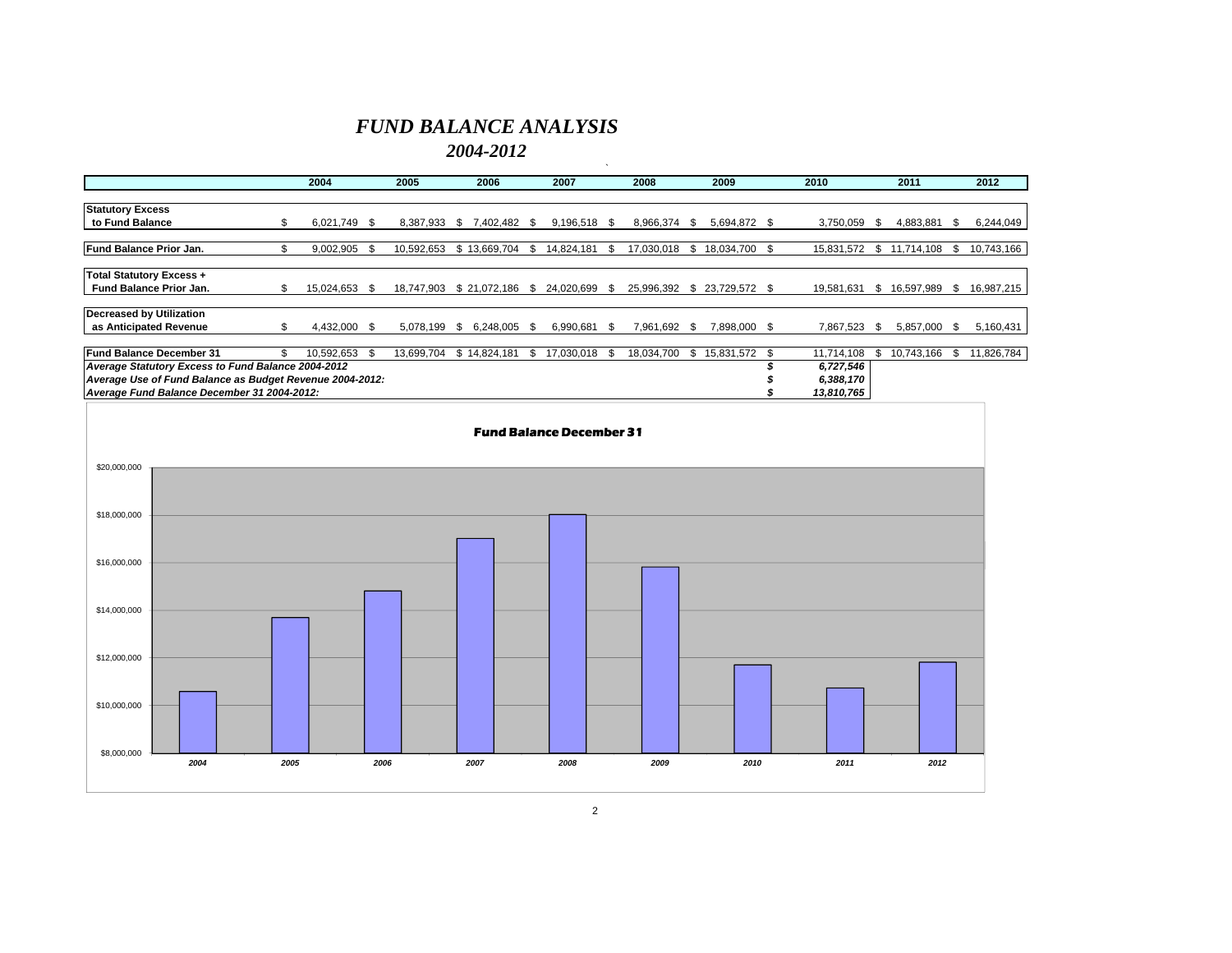#### *ANNUAL CHANGE IN SURPLUS*

|                          | 2004      | 2005 |           | 2006     |              | 2007      | 2008      | 2009        | 2010        | 2011       | 2012      |
|--------------------------|-----------|------|-----------|----------|--------------|-----------|-----------|-------------|-------------|------------|-----------|
|                          |           |      |           |          |              |           |           |             |             |            |           |
| <b>Surplus Generated</b> | 6.021.749 |      | 8.155.250 | 402.482. |              | 9.196.518 | 8.966.374 | 5.694.872   | 3.750.059   | 4.883.881  | 6.244.049 |
| <b>Surplus Utilized</b>  | 4.432.000 |      | 5.078.199 |          | 6.248.005 \$ | 6.990.681 | 7.961.692 | 7,898,000   | 7.867.523   | 5.857.000  | 5,160,431 |
|                          |           |      |           |          |              |           |           |             |             |            |           |
| Net Change in Surplus    | .589.749  |      | 3.077.051 | .154.477 |              | 2.205.837 | .004.682  | (2,203,128) | (4.117.464) | (973, 119) | 1,083,618 |

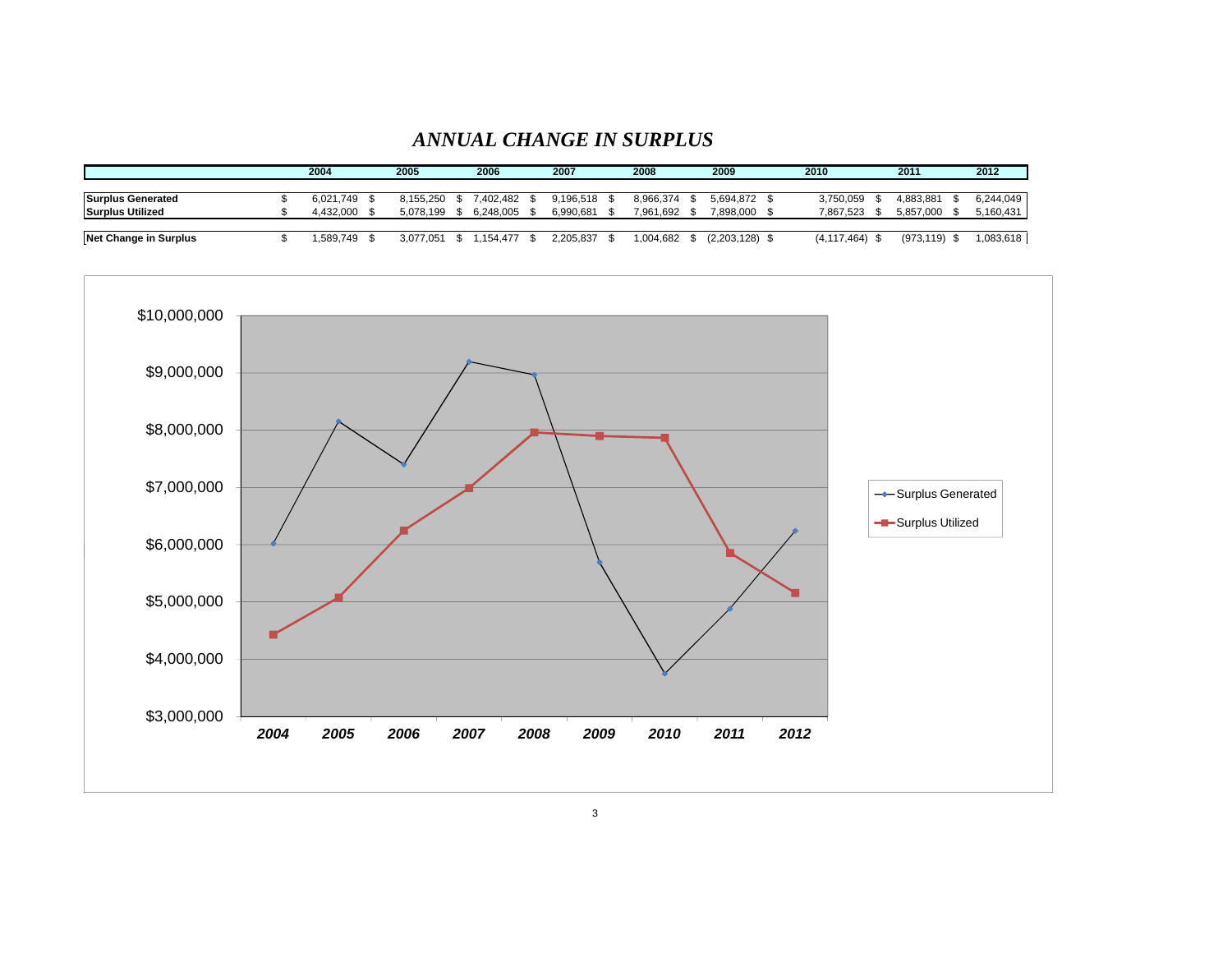# *% OF SURPLUS UTILIZED AS BUDGET REVENUE*

|                                             |      | 2004         | 2005       | 2006                | 2007          | 2008          | 2009          | 2010         | 2011                        | 2012          |      | 2013       |
|---------------------------------------------|------|--------------|------------|---------------------|---------------|---------------|---------------|--------------|-----------------------------|---------------|------|------------|
|                                             |      |              |            |                     |               |               |               |              |                             |               |      |            |
| Surplus Available January 1                 | - 30 | 9,002,905    | 10,592,653 | \$13,699,704 \$     | 14,824,181 \$ | 17,030,018 \$ | 18,034,700 \$ |              | 15,831,572 \$ 11,714,108 \$ | 10,743,166 \$ |      | 11,826,784 |
| Surplus Utilized as Revenue                 | ъ    | 4,432,000 \$ | 5.078.199  | 6,248,005 \$<br>- S | 6,990,681 \$  | 7,961,692 \$  | 7,898,000 \$  | 7,867,523 \$ | 5,857,000 \$                | 5,160,431     | - \$ | 5,184,229  |
| % of Surplus Utilized                       |      | 49.2%        | 47.9%      | 45.6%               | 47.2%         | 46.8%         | 43.8%         | 49.7%        | 50.0%                       | 48.0%         |      | 43.8%      |
| Average % of Surplus Utilized 2004-2012:    |      |              |            |                     |               |               |               | 47.6%        |                             |               |      |            |
| % of Surplus Utilized 2012 Budget:          |      |              |            |                     |               |               |               | 48.0%        |                             |               |      |            |
| % of Surplus Utilized 2013 Proposed Budget: |      |              |            |                     |               |               |               | 43.8%        |                             |               |      |            |

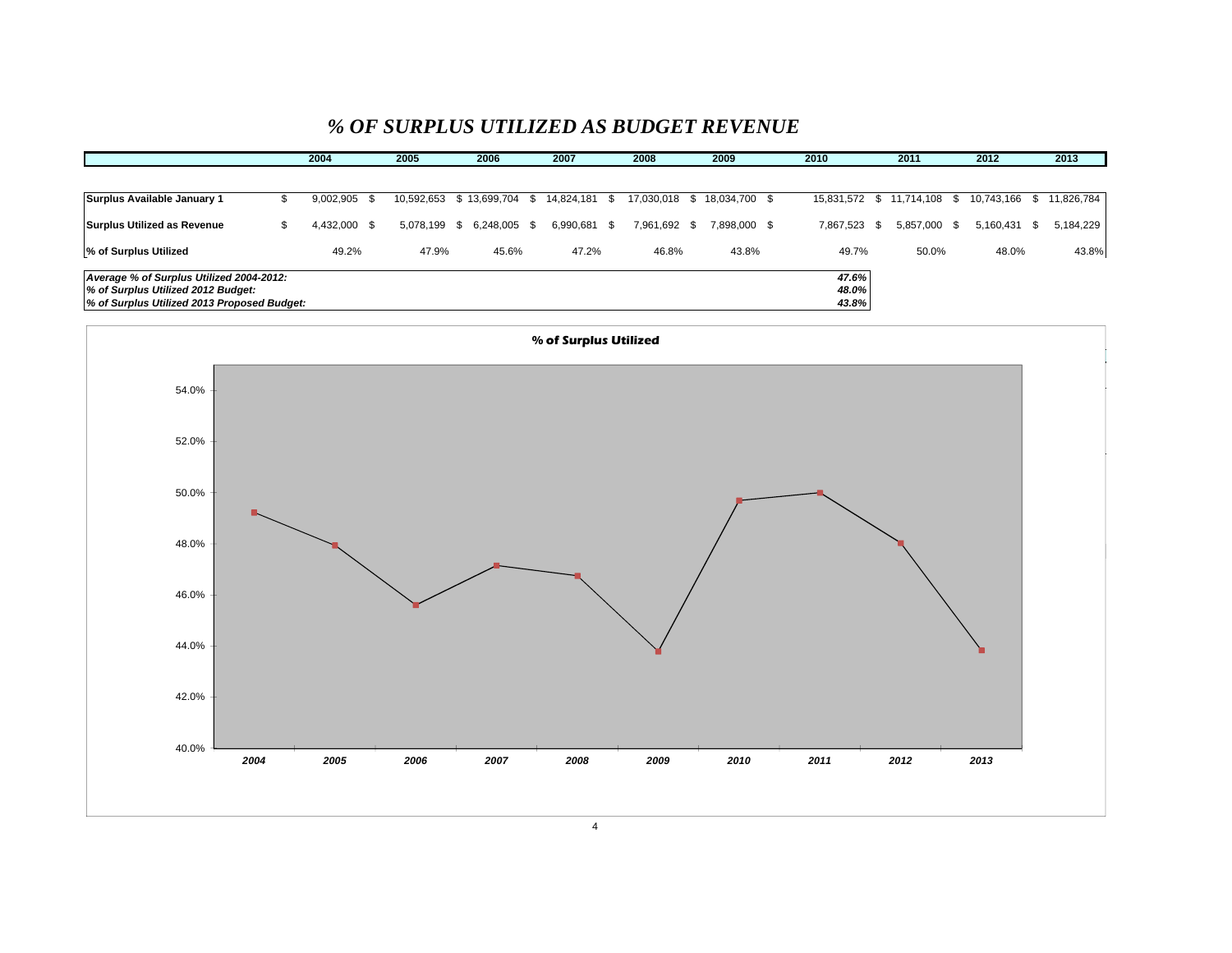# *SURPLUS REVENUE AS A PERCENTAGE OF BUDGET REVENUE*

|                                                                                                                                                              |     | 2004          | 2005 | 2006                                                                 | 2007         | 2008         | 2009         | 2010                 | 2011         | 2012                           |      | 2013       |
|--------------------------------------------------------------------------------------------------------------------------------------------------------------|-----|---------------|------|----------------------------------------------------------------------|--------------|--------------|--------------|----------------------|--------------|--------------------------------|------|------------|
|                                                                                                                                                              |     |               |      |                                                                      |              |              |              |                      |              |                                |      |            |
| <b>Total Budget Revenue</b>                                                                                                                                  | S.  | 85,788,242 \$ |      | 92,061,376 \$98,126,692 \$102,912,559 \$107,848,203 \$107,667,915 \$ |              |              |              | 110.856.521          |              | \$108,600,607 \$107,608,250 \$ |      | 99,439,305 |
| <b>Surplus Anticipated</b>                                                                                                                                   | \$. | 4,432,000 \$  |      | 5,078,199 \$ 6,248,005 \$                                            | 6,990,681 \$ | 7,961,692 \$ | 7,898,000 \$ | 7.867.523 \$         | 5,857,000 \$ | 5,160,431                      | - \$ | 5,184,229  |
| % of Total Revenue                                                                                                                                           |     | 5.2%          | 5.5% | 6.4%                                                                 | 6.8%         | 7.4%         | 7.3%         | 7.1%                 | 5.4%         | 4.8%                           |      | 5.2%       |
| Average Surplus as % of Total Budget Revenue 2004-2012:<br>Surplus as % of Total 2012 Budget Revenue:<br>Surplus as % of Total 2013 Proposed Budget Revenue: |     |               |      |                                                                      |              |              |              | 6.2%<br>4.8%<br>5.2% |              |                                |      |            |